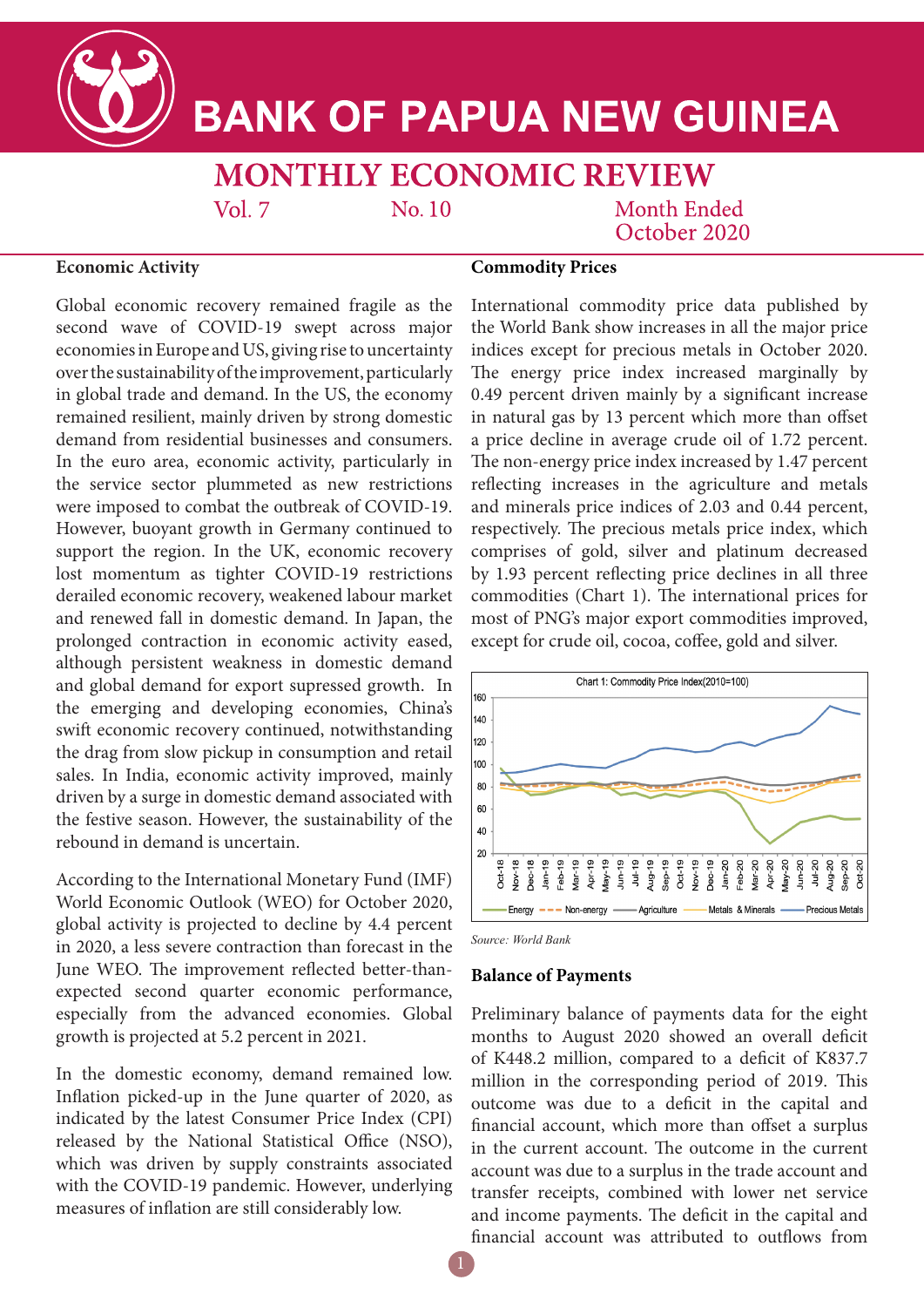direct and other investments reflecting related-party transactions and build-up in offshore foreign currency account balances, respectively, combined with net Government loan repayments. The level of gross foreign exchange reserves at the end of August 2020 was K7,333.0 (US\$2,141.2) million, sufficient for 5.7 months of total and 9.4 months of non-mineral import covers. As at 30<sup>th</sup> October 2020, the level of gross foreign exchange reserves was K6,982.4 (US\$2,031.9) million.

#### **Exchange Rate**

The average monthly kina exchange rate depreciated by 0.28 percent against the US Dollar (USD) to US\$0.2860 and appreciated against the Australian Dollar (AUD) by 1.63 percent to A\$0.4012 as at 23rd October 2020. High import demand continue to exert downward pressure on the kina exchange rate against the USD. The Central Bank continued to intervene on the supply side of the foreign exchange market to help meet some of the demand for foreign currency. The appreciation of the kina against the AUD reflected cross-currency movements as the USD appreciated against the AUD, reflecting the boost in economic activity following the easing of COVID-19 restrictions in the US and approval of REMDESIVIR, a COVID-19 drug, by the US Food and Drug Administration. The average monthly Trade Weighted Index (TWI) decreased by 0.08 percent to 27.87 over the month to 23rd October 2020, compared to the previous month. This decline mainly reflected the depreciation of kina against the USD (Chart 2).



*Source: Bank of PNG*

#### **Inflation**

The annual headline Consumer Price Index (CPI) for June 2020 increased by 6.0 percent, compared to an increase of 3.1 percent in the March quarter of 2020. The increase mainly reflected higher betel nut and

alcoholic beverage prices, due to supply constraints associated with the COVID-19 pandemic. Price increases in other expenditure groups also contributed to the pick-up in inflation. Price increased in the following groups: 'Alcoholic beverages, tobacco and betelnut' by 19.4 percent; 'Transport' by 8.4 percent, and 'Health' by 7.2 percent; 'Restaurants and Hotels' by 6.2 percent and; 'Education' 5.1 percent. For the annual underlying CPI measures inflation, the exclusion-based inflation increased by 2.9 percent and trimmed mean inflation by 2.8 percent. The quarterly headline CPI increased by 3.4 percent in the June quarter of 2020. The quarterly underlying CPI measures of exclusion-based inflation declined by 0.1 percent whilst trimmed mean inflation increased by 0.8 percent.



Annual headline Retail Price Index (RPI) to October 2020 decreased by 0.4 percent, driven by price declines in the 'Transport', 'Housing' and 'Household equipment' expenditure groups. The decline in the 'Transport' expenditure group reflected prices falls in the 'transport fuel and lubricants' subgroup. The drop in the 'Housing' expenditure group was due to declines in the 'Cooking' subgroup. The annual RPI ex-seasonal decreased by 0.4 percent, while RPI exseasonal and fuel increased by 1.4 percent (Chart 3). Quarterly headline RPI increased by 0.8 percent whilst the monthly headline RPI outcome for October 2020 recorded no change.

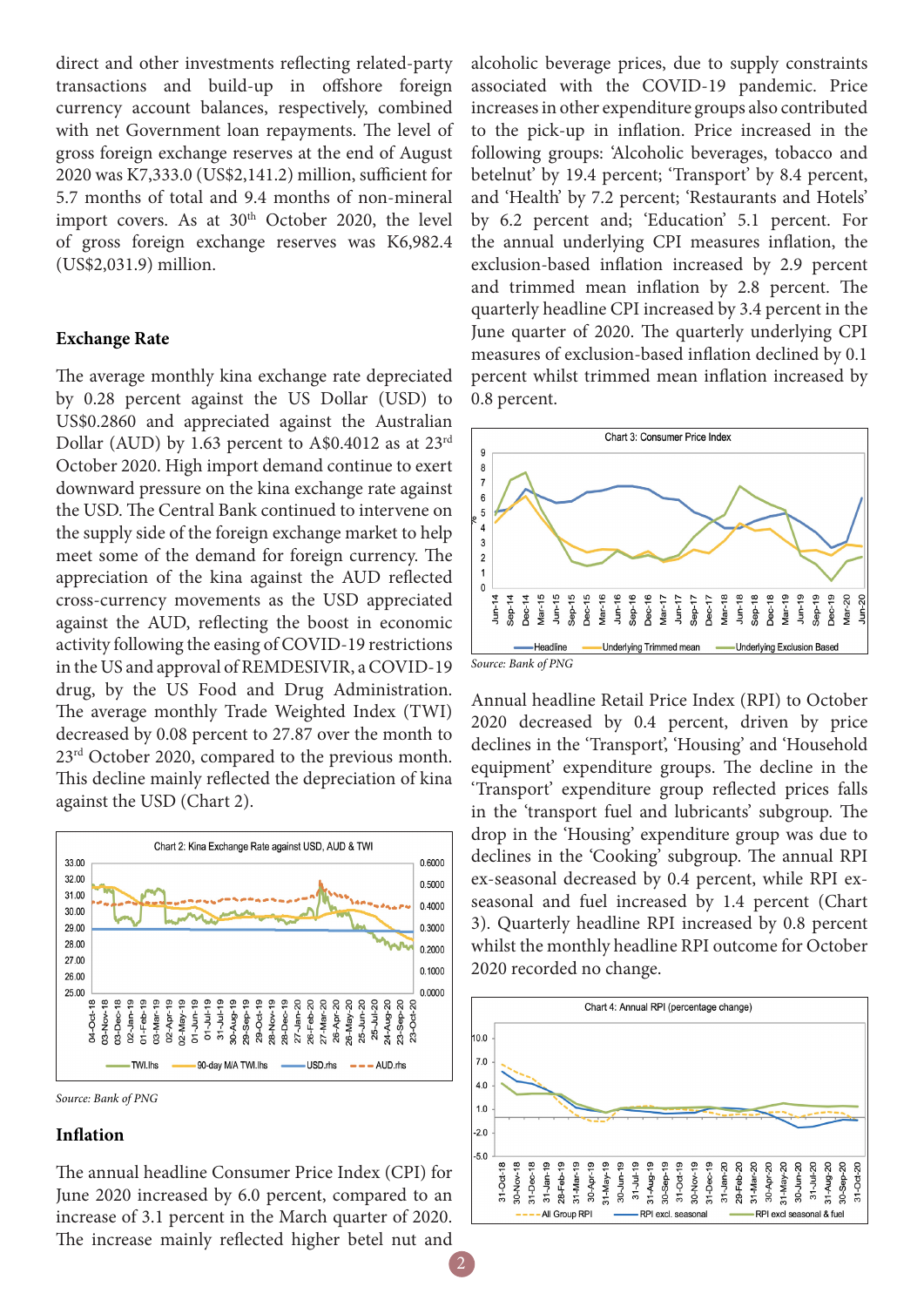#### **Domestic Interest Rates & Monetary Aggregates**

Over the month to week-ending 23rd October 2020, the Central Bank Bill (CBB) rates for the 28-day, 63-day and 91-day terms declined by 0.01 percent each to 1.36 percent, 2.06 percent and 2.40 percent, respectively. Over the same period, the Treasury Bill (T-bill) rate for the 182-day term decreased by 0.05 percent to 4.59 percent, while the 273-day and 364-day terms were unchanged at 6.04 percent and 7.20 percent, respectively. Terms not reported for both CBBs and T-bills were not offered during the period. The weighted average interest rates on wholesale deposits (K500,000 and above) showed mix movements over the month to 23rd October 2020. The rates for the 30 day, 180-day and 270-day terms decreased by 0.04 percent, 0.89 percent and 0.60 percent to 2.17 percent, 0.21 percent and 1.50 percent, respectively, while the 60-day, 90-day and 360-day terms increased by 2.19 percent, 1.27 percent and 0.10 percent to 2.75 percent, 1.62 percent and 1.10 percent, respectively (Chart 5).



*Source: Bank of PNG*

Monetary data shows an increase in net claims on Central Government by 21.8 percent over the year to September 2020, compared to a decline of 14.5 percent in the corresponding period of 2019. This reflected an increase in net issuance of Government securities. Private sector credit increased by 5.3 percent over the twelve months to September 2020, compared to an increase of 2.6 percent in the corresponding period of 2019. Broad money supply increased by 7.4 percent over the year to September 2020, compared to a decline of 0.6 percent in the corresponding period of 2019. This was driven by increases in credit to private sector and net claims on Central Government.

Commercial banks' lending to public non-financial corporations, other financial corporations and other resident sectors declined by K295.6 million to K13,420.9 million between December 2019 and week-ending 23rd October 2020. The decline reflected repayments by the mining and transportation sectors. Over the year, the weekly average lending by banks increased by 1.4 percent to K13,679.1 million. The commercial bank deposits increased by K342.0 million to K21,235.9 million between December 2019 and week-ending 23rd October 2020, which mainly reflected placements by the Government, finance, agriculture, manufacturing and construction sectors. The weekly average deposits increased by 4.2 percent to K21,072.8 million.

#### **Monetary Policy**

The Bank maintained the policy signalling rate, the Kina Facility Rate at 3.0 percent in the month of October 2020.